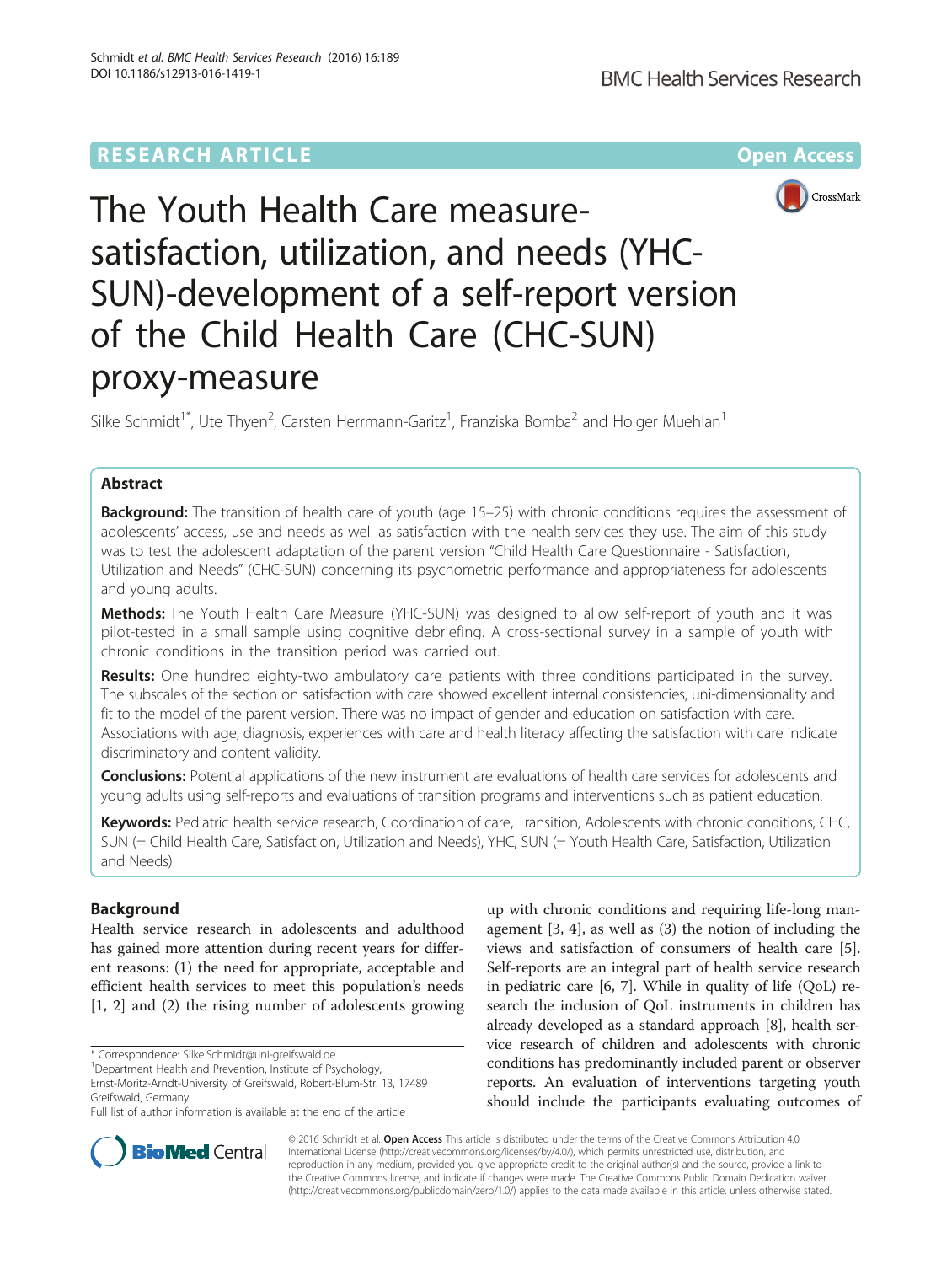care as their views have been shown to be different from those of their parents [6, 9, 10]. Chronic conditions impact in various ways on the lives of young people, in transition periods in particular when leaving home and engaging in partnerships. Training, education and managing the disease may create an extra burden compared to the usual challenges of growing up [4]. Instruments to measure the health care needs and satisfaction with services are required to capture this population's perspectives.

The instrument 'Child Health Care - Satisfaction, Utilization and Needs' (CHC-SUN) has been developed cross-culturally to evaluate pediatric health care services for children and adolescents with special health care needs from the proxy perspective of parents [11, 12]. With a growing number of youth engaging in patient education programs which support the transition process we saw a need for a corresponding self-report version assessing health care satisfaction, utilization and needs from the perspective of adolescents and young adults [12–14]. While some aspects of health care may be similar across conditions, especially psychosocial care, some aspects of the type and characteristics of a condition can lead to differences in the way health services are delivered. We were interested in the impact of various characteristics of conditions and of different kinds of health care [3]. In particular we assumed that access to a fairly standardized evidence based treatment and a predictable course of the condition (i.e., in type 1 diabetes) vs. treatment with large variation due to lack of evidence and predominance of individual factors (i.e. multiple sclerosis, inflammatory bowel disease) would have an impact on satisfaction with services.

The aim of the current study was to test whether the CHC-SUN [11] can be adapted to an adolescent version (=YHC-SUN) based on focus group research, piloting the instrument and cognitive debriefing as well as finally field testing. The current paper reports on the results of the adaptation. Validity in terms of content validity was assessed using items from part 1 of the questionnaire, addressing receipt of services and settings of care, specific characteristics of the burden of the condition and unmet health needs. We assumed that these factors would be associated with higher or lower satisfaction with care. Given that self-management and patient autonomy are associated with health management competencies we also assumed that higher levels of health literacy would reduce unmet health needs and thus increase satisfaction with care [15, 16].

## Methods

Ethical approval for the study was obtained by the University Medical Center of Greifswald. All procedures performed in studies involving human participants were in accordance with the ethical standards of the institutional

and national research committee and with the 1964 Helsinki declaration and its later amendments or comparable ethical standards. This article does not contain any studies with animals performed by any of the authors. Informed consent was obtained from all individual participants included in the study.

## Measures

The instrument CHC-SUN is a measure for health service evaluation from the perspective of parents with chronic conditions. It is based on a conceptual model linking health care needs with processes of care and satisfaction with care [13]. The 57-item-instrument is structured into two modules. Module 1 comprises 30 single items with respect to provision (e.g. frequency of visits), utilization, access problems, and satisfaction with the most common pediatric/adolescent services for chronic health conditions: general practitioner (GP), specialist care, prescribed medicine, and emergency services. Furthermore unmet needs were assessed with respect to 16 services including also the coordination of care. The response categories included whether a service was (a) both needed and fully or partly used, (b) not needed and not used, or (c) needed but not used. We labeled the latter category as "unmet need" from the perspective of the user.

Module 2 is related to processes and satisfaction with care and comprises six scales in the previously published parent report form with Cronbach's alpha reaching values above .80 for each of the scales, indicating high reliability for all scales of the measure in terms of internal consistency [11]: "diagnosis/information" (Cronbach's alpha/ $\alpha$  = .91), "coordination" ( $\alpha$  = .80)," child-centered care" ( $\alpha$  = .95), "hospital environment" ( $\alpha$  = .84), "doctors' behavior" ( $\alpha$  = .96) and "school services" ( $\alpha$  = .89) as well as a single item on "general satisfaction with health care". Response choices on a five point scale were: not satisfied/ partly satisfied/satisfied/very satisfied/extremely satisfied. In a field test in a sample of 795 parents [11] having children with six different types of chronic conditions the overall number of unmet needs inversely correlated with the general-satisfaction-item ( $r = .35$ ,  $p \le 0.001$ ). Furthermore, satisfaction with care was positively related to the health-related quality of life of children and of parents. The scale has been validated in several studies, for instance highlighted unmet needs in traumatic brain injuries [17, 18] and epilepsy [19] as well as in rare diseases [20].

For validation purposes, a multidimensional health literacy measure was used with respect to the transition period [21]. The instrument comprises 3 domains: "work-related preparedness" (3 items, α=.72), "condition-related knowledge" (3 items,  $\alpha$ =.72) and "healthcare competence" (4 items,  $\alpha$ =.72). All items can be combined to a global score "transition competencies" (10 items,  $\alpha$ =.81).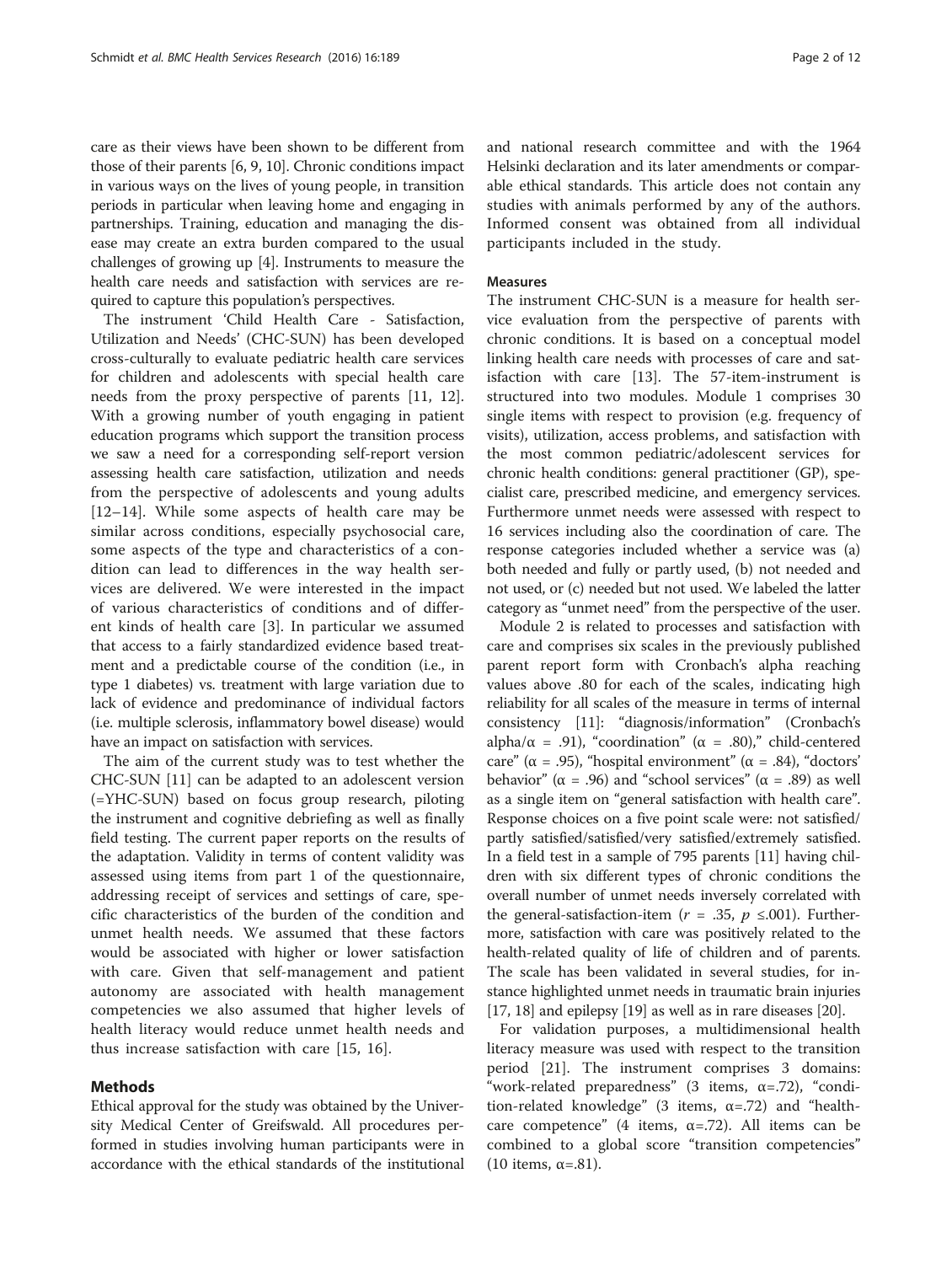## Process of instrument adaptation

A qualitative bottom-up-approach was used in order to validate whether the conceptual underpinnings of the instrument were equivalent to the version for parents of children with chronic conditions. Six focus groups and eleven interviews including youth with diabetes, cystic fibrosis as well as chronic inflammatory bowel disease were conducted in order to cover different chronic conditions  $(n=29)$ . The qualitative results showed that adolescents are concerned about the same areas in health care consequences as parents [22]. Furthermore items concerning access and structure of health services were assessed on a qualitative level.

Items of the CHC-SUN were reformulated in firstperson answer format. Cognitive debriefing sessions with four adolescents showed that three items related to financial issues (payment for services, and financial burden) had to be eliminated due to a lack of understandability. In order to increase understandability one item was added to check the suitability of questions regarding time of diagnosis. The resulting questionnaire with all item wordings is provided in the supplementary material (Table 8).

## Procedure of recruitment for the field survey of the YHC

Patients aged between 15 and 25 years were contacted at their clinic visit by postal mail or via provision of website access for online assessment in various German regions. Participants were motivated by focusing on the need to let adolescents participate in health service evaluation. If they were interested in the study they received either the postal questionnaire or access to the website. Targeted study participants in terms of inclusion criteria of the sample were adolescents with an ongoing chronic condition aged between 15 to 25 years. The resulting sample provides the first data base for the self-report measure of the YHC-SUN. Preliminary studies investigating similar samples (e.g. the European DISABKIDS study on quality of life in children and adolescents with chronic conditions conducted between 2002 and 2005) only applied a proxyreport version of the CHC-SUN.

## Data analysis of the field survey of the YHC SUN

Data analysis comprised descriptive analysis of all items including the investigation of missing data and response patterns and concerning the association between sociodemographic and diagnostic information on the one hand and items assessing use of and access to health services on the other hand. Items and composite scales were evaluated regarding missing data rate and basic descriptive distribution indicators. Split-half reliability (Guttman's coefficient) and homogeneity (Cronbach's alpha coefficient) of the scales were identified, and item internal reliability (corrected item-total correlation) was investigated. Confirmatory factor analysis on the satisfaction

scales was conducted in order to test whether the model of the parent version fits to the youth version. In addition to classical psychometric analysis, Rasch analysis was performed applying the partial credit model [23], an extension of the original Rasch-model to ordinal variables. Raschanalysis was used to specifically cover possible misfit on item level. Item (mis)fit was detected by Q-index statistics and threshold ordering estimation.

Basic descriptive and statistical analyses of the data were performed using IBM SPSS Statistics 21.0 software. AMOS 19 software was used to conduct confirmatory factor analysis. Rasch model analysis was performed using WINMIRA software.

## Results

## Sample characteristics

A total of 182 youth aged 15 to 25 years (m=19.4 years) with a variety of chronic conditions participated in the study with a higher rate of females participating (Tab. 1). Among all respondents about 40 % attended school, 14 % had started vocational training and 26 % higher education. Nearly 10 % were already in employment and 3 % reported to be unemployed.

The sample included a small number of students attending special schools  $(n=7.4 %$ ) and students with the lowest level of school  $(n=15, 8.2, 8)$ , indicating that the questionnaire was adequate for respondents with low reading level. The subsample responding via paperpencil questionnaires in comparison to the one filling in online questionnaires did not differ with respect to gender, education and the main conditions, however, slightly in relation to age, with young adults being overrepresented in the online sample compared to more adolescents in the paper-pencil version  $(p=.05)$ .

We formed the following sub-groups according to the characteristics of the condition and burden of care (Tab. 2). The largest groups included 45 youth with type 1 diabetes and 33 youth with multiple sclerosis, respectively. The majority of the 28 participants with "chronic conditions associated with gastrointestinal symptoms" had chronic inflammatory bowel disease, of the 19 participants with arthritis the majority suffered juvenile rheumatoid arthritis. Among the group with "pulmonary conditions"  $(n=13)$  were mainly youth with cystic fibrosis and in the group with "chronic skin conditions" ( $n=14$ ) youth with atopic dermatitis. The group "other rare conditions"  $(n=30)$  included mainly congenital and metabolic diseases.

## Receipt of services (Module 1)

In module 1 of the questionnaire assessing receipt of services, access to care, satisfaction with specialist care and unmet needs missing data ranged between 0.5 %  $(n=1)$  and 6.6 %  $(n=12)$  across items, with varying highest frequencies of missing data per item depending on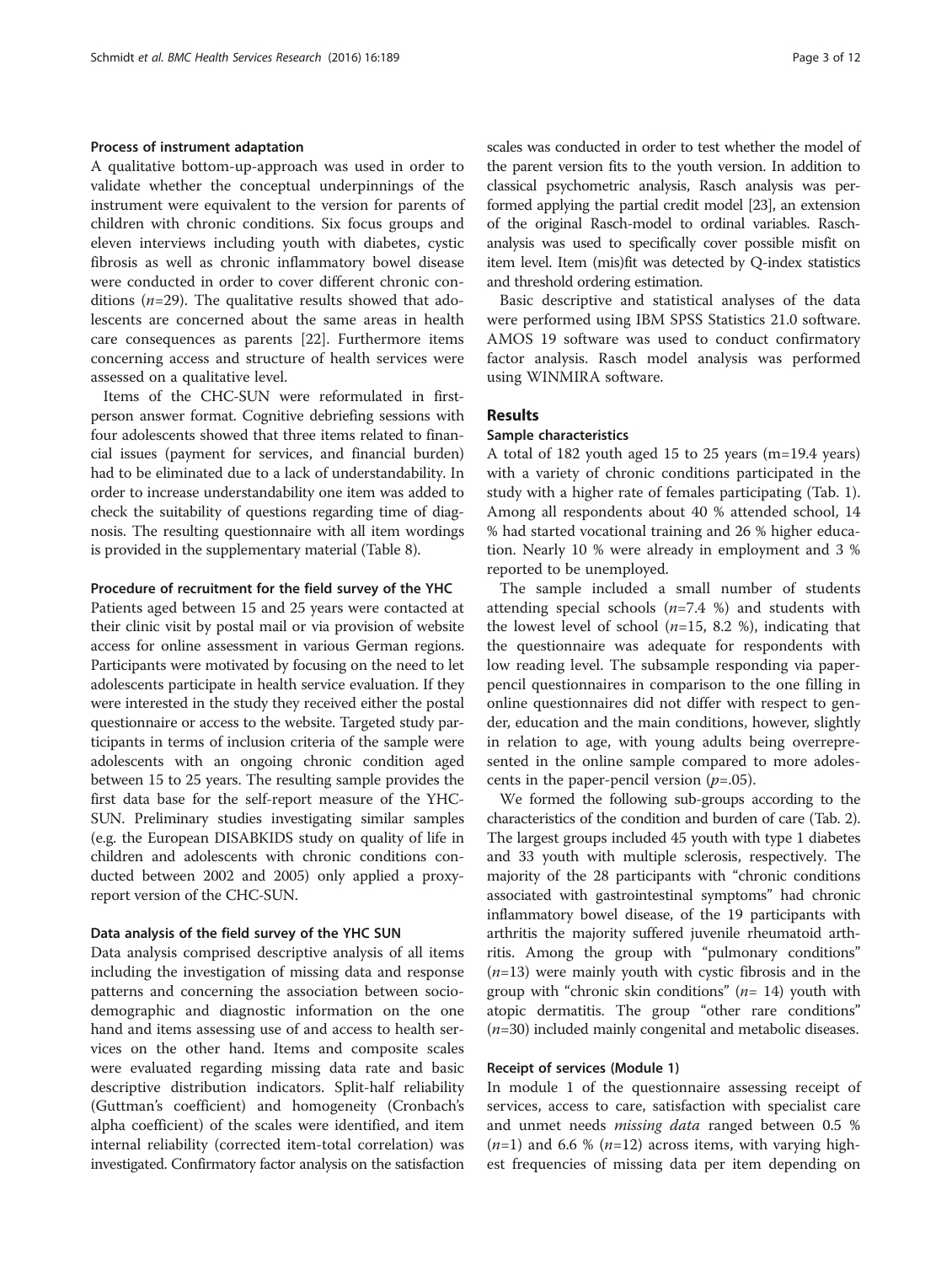condition (diabetes:  $n=5$ ; pulmonary conditions  $n=1$ ; all other conditions  $n=2$  each). Source of health care services, access to services and self-reported unmet health needs revealed an extremely heterogeneous and complex picture across conditions.

We asked participants about the source of care for their chronic condition. A majority of all respondents (85.7 %) reported to receive specialist care for their condition. Younger adolescents (age 15–17) were more likely to report a pediatrician (68.3 %) compared to adolescents (age 18–21; 32.2 %) and young adults (age 22–26; 8.7 %). Type of condition and source of specialist care were highly associated ( $p$ <.001): the rate of patients with specialists caring for adults were more than 90 % in multiple sclerosis and chronic skin diseases, approximately 50 % in diabetes and other rare conditions and about 30 % in pulmonary conditions. Half of all adolescents receiving specialist care reported no difficulties in access to specialist care (55 %), 34.8 % reported some difficulties and 9.7 % great difficulties. Overall satisfaction with specialist care was moderate: only 53.2 % reported high satisfaction, 22.4 % were satisfied, whereas 24.4 % were partly satisfied or fully dissatisfied.

When probing whether respondents had a *primary care* physician (pediatrician or general practitioner), 23.1 % reported not to have such care, respective proportions were similar across all condition groups. Youth who reported to attend a specialist for adult care for their condition were less likely to have a primary care physician (74 %) compared to those who attended a pediatric specialist (85 %).

Almost all (91 %) participants reported to have received prescriptions for medication and of those only 7 % reported major difficulties in access to needed medication. Satisfaction with the medication was higher in adolescents with diabetes compared to all other conditions. One quarter (24.9 %) of all respondents had received emergency care. Youth with multiple sclerosis were twice as likely to have accessed emergency care (45.5 %), those with arthritis (5.9 %) and atopic dermatitis (13.3 %) were least likely. In diabetes and multiple sclerosis, half of respondents reported difficulties in getting emergency services when needed. Satisfaction with emergency care was extremely heterogeneous and was lowest in adolescents with multiple sclerosis.

Unmet health care needs were most frequently reported in terms of dietary counseling (23.6 %), health education

Table 1 Sample characteristics  $(N=182)^{a}$ 

| Characteristics                                  |                                                    | $n^{b}$ | $\%^{\mathsf{C}}$ |
|--------------------------------------------------|----------------------------------------------------|---------|-------------------|
| Age groups (mean: 19.4, Range: 15-25)            | $15-17$ years                                      | 42      | 23.1              |
|                                                  | 18-21 years                                        | 93      | 51.1              |
|                                                  | $22-25$ years                                      | 46      | 25.3              |
| Gender                                           | Female                                             | 129     | 70.9              |
|                                                  | Male                                               | 53      | 29.1              |
| Current occupation                               | Pupil                                              | 74      | 40.7              |
|                                                  | Vocational Training                                | 26      | 14.3              |
|                                                  | Student                                            | 48      | 26.4              |
|                                                  | Unemployed                                         | 6       | 3.3               |
|                                                  | Other                                              | 10      | 5.5               |
|                                                  | Employed                                           | 18      | 9.9               |
| Highest level of education                       | Still attending school                             | 59      | 32.4              |
|                                                  | Certificate of special school                      | 3       | 1.6               |
|                                                  | Certificate of secondary education                 | 13      | 7.1               |
|                                                  | General certificate of secondary education         | 41      | 22.5              |
|                                                  | Final secondary-school examinations                | 59      | 32.4              |
|                                                  | Other certificate                                  | 6       | 3.3               |
|                                                  | Finished school without school leaving certificate |         | 0.5               |
| Treating physician                               | Pediatrician                                       | 61      | 33.5              |
|                                                  | Practitioner for adults                            | 119     | 65.4              |
| Receiving care by a specialist for the condition | Yes                                                | 156     | 85.7              |
|                                                  | <b>No</b>                                          | 26      | 14.3              |

Notes: <sup>a</sup>Figures refer to numbers and percent unless otherwise indicated. <sup>b</sup>Difference between numbers reported for each characteristic and total sample (N=182) indicate missing data. <sup>c</sup>Percent are reported as related to valid cases only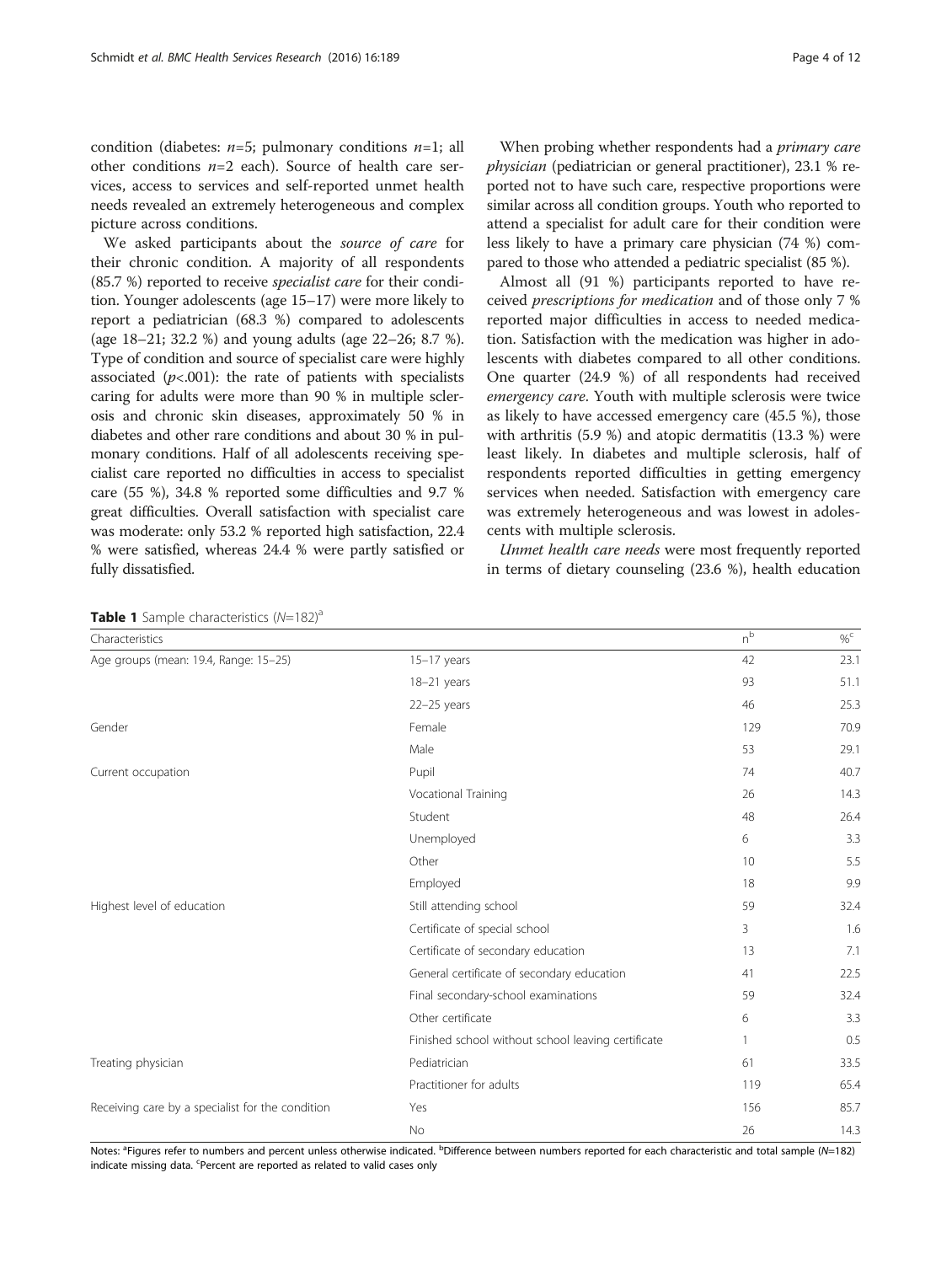## **Table 2** Characteristics of condition groups  $(N=182)^{a}$

| Diagnoses                                           |      |     |           | Age mean Age SD Age range Further information                                                      |
|-----------------------------------------------------|------|-----|-----------|----------------------------------------------------------------------------------------------------|
| Diabetes $(n=45)$                                   | 18.5 | 2.4 | $16 - 25$ | - mean duration of illness 7.7 [SD 5.2] ys                                                         |
|                                                     |      |     |           | - 20 (44 %) in pediatric specialist care                                                           |
|                                                     |      |     |           | - those who were in adult specialist services had<br>made the transition on average 3.6 years ago. |
| Multiple sclerosis $(n=33)$                         | 20.5 | 2.3 | $16 - 25$ | - mean duration of illness 2.0 [SD 1.5] ys                                                         |
|                                                     |      |     |           | - 2 (6 %) in pediatric specialist care                                                             |
|                                                     |      |     |           | - those who were in adult specialist services had<br>made the transition on average 6.1 years ago  |
| Chronic conditions associated with gastrointestinal | 20.3 | 1.8 | $16 - 25$ | - mean duration of illness 4.0 [SD 3.0] ys                                                         |
| symptoms $(n=28)$                                   |      |     |           | - 4 (14 %) in pediatric specialist care                                                            |
|                                                     |      |     |           | - those who were in adult specialist services had made<br>the transition on average 4.0 years ago  |
| Arthritis $(n=19)$                                  | 17.7 | 1.5 | $16 - 21$ | - mean duration of illness 7.4 [SD 5.5] ys                                                         |
|                                                     |      |     |           | - 11 (58 %) in pediatric specialist care                                                           |
|                                                     |      |     |           | - those who were in adult specialist services had made<br>the transition on average 1.7 years ago  |
| Chronic skin conditions $(n=14)$                    | 19.6 | 2.7 | $17 - 25$ | - mean duration of illness 13.2 [SD 6.8] ys                                                        |
|                                                     |      |     |           | - 1 (7 %) in pediatric specialist care                                                             |
|                                                     |      |     |           | - those who were in adult specialist services had made<br>the transition 5.8 years ago             |
| Pulmonary conditions $(n=13)$                       | 19.1 | 2.6 | $16 - 25$ | - mean duration of illness 17.0 [SD 4.3] ys                                                        |
|                                                     |      |     |           | - 9 (69 %) in pediatric specialist care                                                            |
|                                                     |      |     |           | - those who were in adult specialist services had made<br>the transition on average 1.3 years ago  |
| Other rare chronic conditions $(n=30)$              | 19.5 | 3.2 | $15 - 25$ | - mean duration of illness 12.9 [SD 9.4] ys                                                        |
|                                                     |      |     |           | - 14 (47 %) in pediatric specialist care                                                           |
|                                                     |      |     |           | - those who were in adult specialist services had made<br>the transition on average 5.9 years ago  |

(22.5 %) and psychological counseling (21.4 %) across all conditions (see Table 3). Participants reported very few unmet needs in the area of supply with medical equipment or physical aids, home nursing services or respite care. Some services had high relevance to some conditions but not to others: whereas only 11 % of adolescents with diabetes reported unmet needs in the area of patient education, the respective proportion was 30 % in multiple sclerosis, 36 % in conditions associated with gastrointestinal symptoms, 53 % in chronic skin conditions. While most youth with arthritis received physical and/or occupational therapies and did not report unmet needs in this area, 21 % of those with multiple sclerosis reported unmet needs in physical therapy and 18 % in occupational therapy. Youth with conditions associated with gastrointestinal symptoms reported highest rates of unmet needs in the area of school or work related counseling or coordination (36 %). The total score of unmet needs was significantly higher in those who did not have a primary care physician (primary care: 3.73; no primary care: 3.55) and those who reported problems in access to specialist care (extreme difficulties: 7.25; strong difficulties: 5.90; difficulties: 4.50; some difficulties: 2.92; no difficulties: 2.58; see Table 4).

## Satisfaction with care (Module 2)

In module 2 of the questionnaire missing data ranged between 1.1 %  $(n=2)$  and 16.0 %  $(n=20)$  across items, with varying highest frequencies of missing data per item depending on condition (diabetes:  $n=9$ ; multiple sclerosis & chronic skin conditions  $n=5$  each; arthritis & other rare chronic conditions  $n=4$  each; pulmonary conditions & chronic conditions associated with gastrointestinal symptoms  $n=3$  each). The scales were labelled (1) "diagnosis/information", (2) "coordination", (3) "patient-centred care", (4) "clinic environment", (5) "doctors' behaviour", and (6) "school-related services"; in addition there was a single item called "general satisfaction". We found only higher levels of missing data in the "school-related services" scale. The scale has proven as extremely valid [11], however is felt to be not applicable to many adolescents.

The internal consistencies of the six scales were high (Cronbach's alpha ranging between .75 and .96).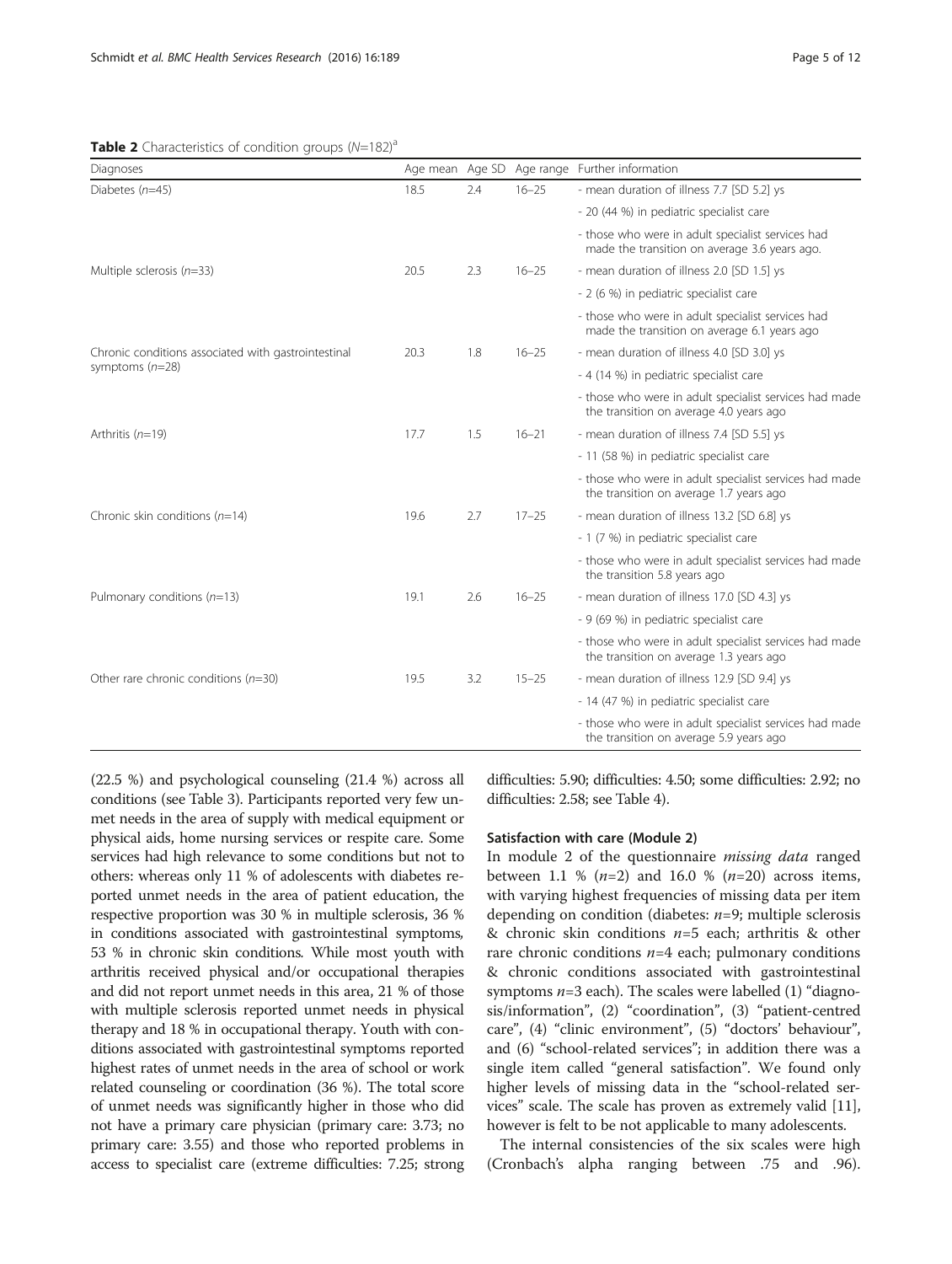|                                        |       | Diagnosis       |                       |                                                         |      |                            |            |                            |  |
|----------------------------------------|-------|-----------------|-----------------------|---------------------------------------------------------|------|----------------------------|------------|----------------------------|--|
| Unmet needs                            | Total | <b>Diabetes</b> | Multiple<br>sclerosis | Conditions with gastro-intestinal Arthritis<br>symptoms |      | Chronic skin<br>conditions | conditions | Pulmonary Other conditions |  |
|                                        | $\%$  | %               | $\%$                  | %                                                       | %    | $\%$                       | %          | $\%$                       |  |
| Dietary counseling                     | 23.6  | 11.1            | 27.3                  | 46.4                                                    | 15.8 | 33.3                       | 15.4       | 20.7                       |  |
| Health education                       | 22.5  | 11.1            | 30.3                  | 35.7                                                    | 0.0  | 53.3                       | 23.1       | 17.2                       |  |
| Psychological counseling               | 21.4  | 15.6            | 27.3                  | 39.3                                                    | 10.5 | 26.7                       | 23.1       | 10.3                       |  |
| Health services at school/at work 15.9 |       | 6.7             | 27.3                  | 35.7                                                    | 5.3  | 13.3                       | 15.4       | 6.9                        |  |
| Self-help groups                       | 14.8  | 6.7             | 18.2                  | 39.3                                                    | 0.0  | 20.0                       | 30.8       | 0.0                        |  |
| Coordination of services               | 13.2  | 2.2             | 12.1                  | 39.3                                                    | 5.3  | 20.0                       | 23.1       | 3.4                        |  |
| Physiotherapy                          | 12.1  | 6.7             | 21.2                  | 17.9                                                    | 0.0  | 13.3                       | 15.4       | 10.3                       |  |
| Rehabilitation services                | 11.5  | 2.2             | 21.2                  | 17.9                                                    | 5.3  | 6.7                        | 23.1       | 10.3                       |  |
| Occupational therapy                   | 7.7   | 0.0             | 18.2                  | 14.3                                                    | 5.3  | 0.0                        | 15.4       | 3.4                        |  |
| Telephone counseling                   | 7.7   | 0.0             | 6.1                   | 21.4                                                    | 5.3  | 20.0                       | 0.0        | 6.9                        |  |
| Social worker services                 | 7.1   | 2.2             | 6.1                   | 14.3                                                    | 5.3  | 6.7                        | 15.4       | 6.9                        |  |
| Short-term respite care                | 3.8   | 0.0             | 3.0                   | 3.6                                                     | 0.0  | 13.3                       | 7.7        | 6.9                        |  |
| Speech therapy                         | 3.3   | 0.0             | 6.1                   | 3.6                                                     | 0.0  | 0.0                        | 15.4       | 3.4                        |  |
| Supply with physical aids              | 2.7   | 0.0             | 9.1                   | 0.0                                                     | 10.5 | 0.0                        | 0.0        | 0.0                        |  |
| Stomatherapy                           | 2.7   | 0.0             | 6.1                   | 3.6                                                     | 5.3  | 0.0                        | 7.7        | 0.0                        |  |
| Nursing services at home               | 2.2   | 0.0             | 3.0                   | 3.6                                                     | 0.0  | 0.0                        | 7.7        | 3.4                        |  |
| Supply with medical equipment          | 1.1   | 0.0             | 3.0                   | 0.0                                                     | 0.0  | 0.0                        | 7.7        | 0.0                        |  |

Table 3 Unmet health care needs by diagnosis in order of total frequency (response choice option "not received, but needed")

Note: The response choice option "not received but needed" implies that a person feels that he needs a service but does not receive it

| Table 4 Unmet health care needs by source of care in order of total frequency (response choice option "not received, but needed") |  |  |
|-----------------------------------------------------------------------------------------------------------------------------------|--|--|
|-----------------------------------------------------------------------------------------------------------------------------------|--|--|

| Unmet needs                       | Total | Attending pediatric<br>specialist | Attending adult<br>specialist | No specialist | Having a primary<br>care physician | Having no primary<br>care physician |
|-----------------------------------|-------|-----------------------------------|-------------------------------|---------------|------------------------------------|-------------------------------------|
|                                   | %     | %                                 | %                             | %             | $\%$                               | $\%$                                |
| Dietary counseling                | 23.6  | 5.7                               | 31.7                          | 30.8          | 25.0                               | 19.0                                |
| Health education                  | 22.5  | 5.7                               | 29.7                          | 26.9          | 17.9                               | 38.1                                |
| Psychological counseling          | 21.4  | 5.7                               | 29.7                          | 23.1          | 20.0                               | 26.2                                |
| Health services at school/at work | 15.9  | 7.5                               | 18.8                          | 23.1          | 12.1                               | 28.6                                |
| Self-help groups                  | 14.8  | 7.5                               | 18.8                          | 15.4          | 17.1                               | 7.1                                 |
| Coordination of services          | 13.2  | 9.4                               | 12.9                          | 23.1          | 12.1                               | 16.7                                |
| Physiotherapy                     | 12.1  | 5.7                               | 15.8                          | 11.5          | 12.1                               | 11.9                                |
| Rehabilitation services           | 11.5  | 9.4                               | 14.9                          | 3.8           | 11.4                               | 11.9                                |
| Occupational therapy              | 7.7   | 3.8                               | 7.9                           | 15.4          | 8.6                                | 4.8                                 |
| Telephone counseling              | 7.7   | 0.0                               | 10.9                          | 7.7           | 7.1                                | 9.5                                 |
| Social worker services            | 7.1   | 7.5                               | 7.9                           | 3.8           | 7.9                                | 4.8                                 |
| Short-term respite care           | 3.8   | 1.9                               | 5.0                           | 3.8           | 3.6                                | 4.8                                 |
| Speech therapy                    | 3.3   | 1.9                               | 4.0                           | 3.8           | 2.1                                | 7.1                                 |
| Supply with physical aids         | 2.7   | 0.0                               | 4.0                           | 3.8           | 2.9                                | 2.4                                 |
| Stoma therapy                     | 2.7   | 1.9                               | 3.0                           | 3.8           | 2.9                                | 2.4                                 |
| Nursing services at home          | 2.2   | 1.9                               | 2.0                           | 3.8           | 2.1                                | 2.4                                 |
| Supply with medical equipment     | 1.1   | 0.0                               | 2.0                           | 0.0           | 1.4                                | 0.0                                 |

Note: The response choice option "not received but needed" implies that a person feels that he needs a service but does not receive it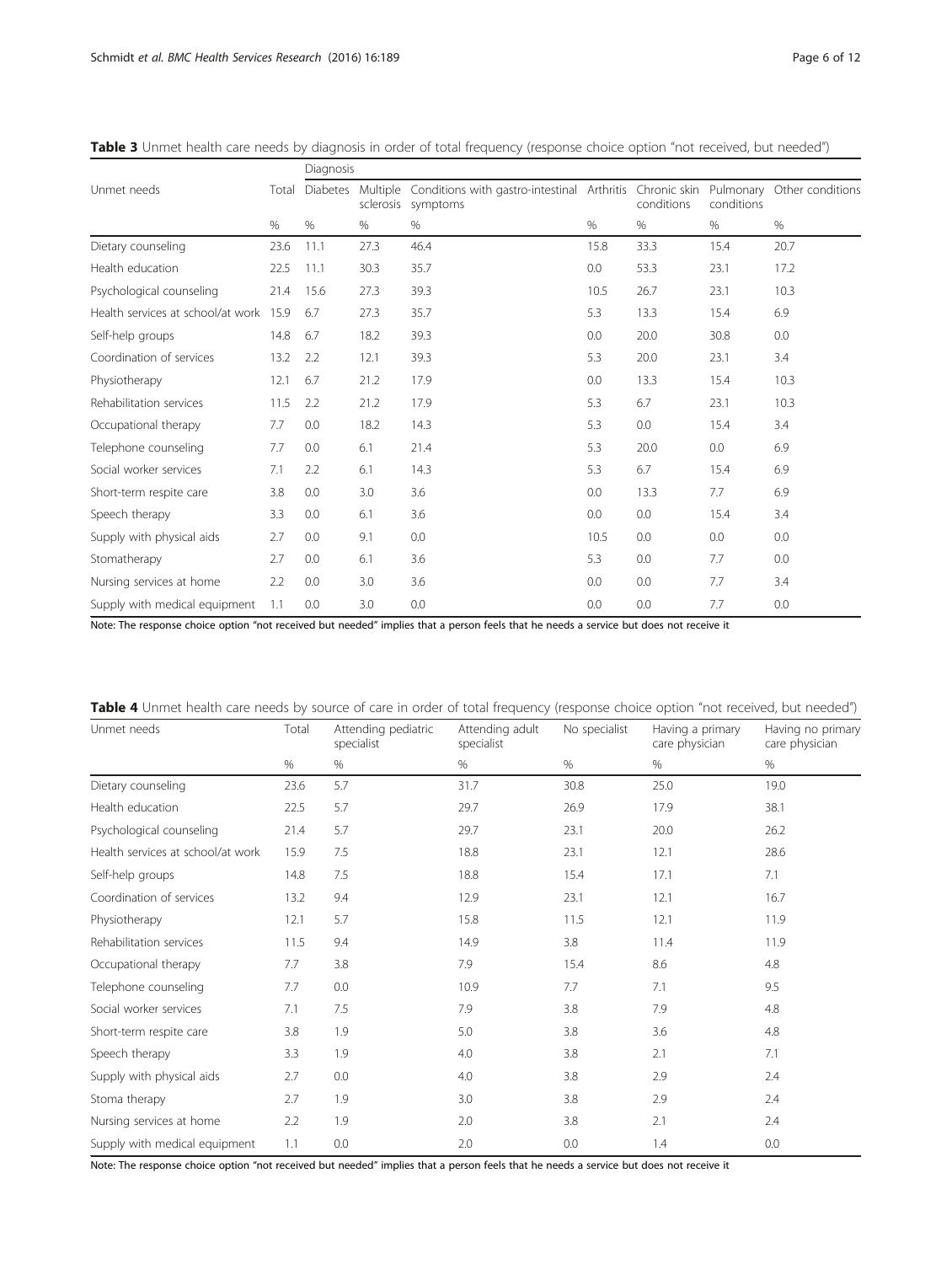Table 5 Descriptive and psychometric analysis of the YHC-SUN Module II satisfaction domains

| Domain                            | No. of items $r_{\parallel}$ $r_{\parallel}$ $r^2$ |                                                 | G | $\alpha$ |
|-----------------------------------|----------------------------------------------------|-------------------------------------------------|---|----------|
| Diagnosis/Information 5           |                                                    | $.33 - .74$ $.45 - .76$ $.31 - .67$ $.86$ $.85$ |   |          |
| Coordination                      | 3                                                  | $-40-62$ $-50-66$ $-26-46$ $-75$ $-75$          |   |          |
| Patient-centred care              | 4                                                  | $.81 - .88$ $.88 - .92$ $.78 - .84$ $.96$ $.96$ |   |          |
| Hospital environment 5            |                                                    | 20 - 73 47 - 73 28 - 61 86 80                   |   |          |
| Doctors' behaviour                | - 5                                                | $.58 - .81$ $.75 - .87$ $.62 - .77$ $.91$ $.93$ |   |          |
| School related services 3         |                                                    | $.68 - .80$ $.74 - .84$ $.56 - .71$ $.79$ $.89$ |   |          |
| General satisfaction <sup>a</sup> |                                                    |                                                 |   |          |

Notes: <sup>a</sup> Single item measure, psychometric analysis not applicable;  $r_{\text{IT}} =$  itemtotal-correlation (part-whole corrected);  $r^2$  = squared multiple correlation of items;  $r_{\parallel}$ = inter-item-correlation; G=Guttman's split-half reliability;  $\alpha$  = Cronbach's alpha

Psychometric results of response scales are distributed in Table 5 indicating good scale performance.

Accordingly, Rasch analysis indicated ANOVA reliabilities ranging between .82 and .93 and Andrich's reliabilities ranging between .77 and .93 (see Table 6). No item misfit has been detected and thresholds are ordered for all item categories along the latent traits of the scales, except for one item assigned to the "school related services" scale, with two thresholds marginally misordered (-.004).

A confirmatory factor analysis (CFA) was conducted in order to test whether the scale structure assumed in the Module 2 of the CHC-SUN can be confirmed in the present sample. Despite of the excellent performance of each single domain, the CFA did not show satisfactory fit due to significant correlation coefficients between the scale scores ranging from .20 to .87.

The relationship of health literacy and satisfaction with care showed diverging associations: the subscale "knowledge with respect to health" was positively correlated with all CHC-SUN satisfaction scales; correlation with general satisfaction was  $r = .34$ . Higher knowledge was marginally associated with higher satisfaction with respect to provision of school services  $(r=.21)$ . The "transition competencies" subscale was not related to any of the satisfaction scales.

In multivariate covariance analysis mean scores of all six satisfaction scales did not differ between females and

males. In general, younger adolescents showed higher satisfaction than older adolescents/young adults accordingly, especially for satisfaction with information about the diagnosis and with doctors' behavior (as well as global satisfaction; see Table 7). For all scales except the school related services subscale we also found significant differences for source of care after controlling for age group: respondents in pediatric care showed higher satisfaction compared to those in adult care.

There were significant differences in satisfaction with care between diagnostic groups (except for "school-related services"), most pronounced in the "information/diagnosis", "coordination", "patient-centered care" and "doctors' behavior" scale (see Tab. 7).

We found significant associations with general satisfaction with the specialist (item from module 1) in all scales except "school-related services" Tab.8. Similarly, we found moderate negative correlations of the six satisfaction scales with the sum of unmet needs. Unmet needs are also associated with low general satisfaction with services (r=−.44).

## **Discussion**

There has been a long tradition of integrating children and adolescents in questionnaire development in the area of quality of life [24], however, approaches of participation of adolescents in health service evaluation have often been investigated in specific health care areas and projects and not to date from a generic perspective. The adolescent adaptation of the health service research instrument YHC-SUN in youth has been shown to be reliable and valid across a range of conditions for the scales measuring satisfaction with care (module 2). Participants with various educational levels were able to participate, the proportion of missing responses was on average low. The type of the condition and gender did not affect the acceptability and the performance of the instrument. The psychometric properties of the instrument are very good using both criteria of classical and probabilistic psychometric test theory [25]. All reliability coefficients indicate sufficient to excellent reliability of the sub-scales. For most sub-scales, items represent a

Table 6 Rasch analysis of the YHC-SUN Module II satisfaction domains

| Domain                            | No. of items | ANOVA reliability | Andrich's reliability | O-index     | Item misfit | Misordered thresholds |  |
|-----------------------------------|--------------|-------------------|-----------------------|-------------|-------------|-----------------------|--|
| Diagnosis/Information             |              | .85               | .82                   | $.08 - .15$ |             |                       |  |
| Coordination                      |              | .87               | .85                   | $.02 - .03$ |             |                       |  |
| Patient-centred care              |              | .93               | .93                   | $.01 - .02$ |             |                       |  |
| Clinic environment                |              | .82               | .77                   | $.05 - .14$ |             |                       |  |
| Doctor's behaviour                |              | .90               | .89                   | $.03 - .06$ |             |                       |  |
| School related services           |              | .85               | .82                   | $.02 - .05$ |             |                       |  |
| General satisfaction <sup>a</sup> |              |                   |                       |             |             |                       |  |

Notes: <sup>a</sup> Single item measure, Rasch analysis not applicable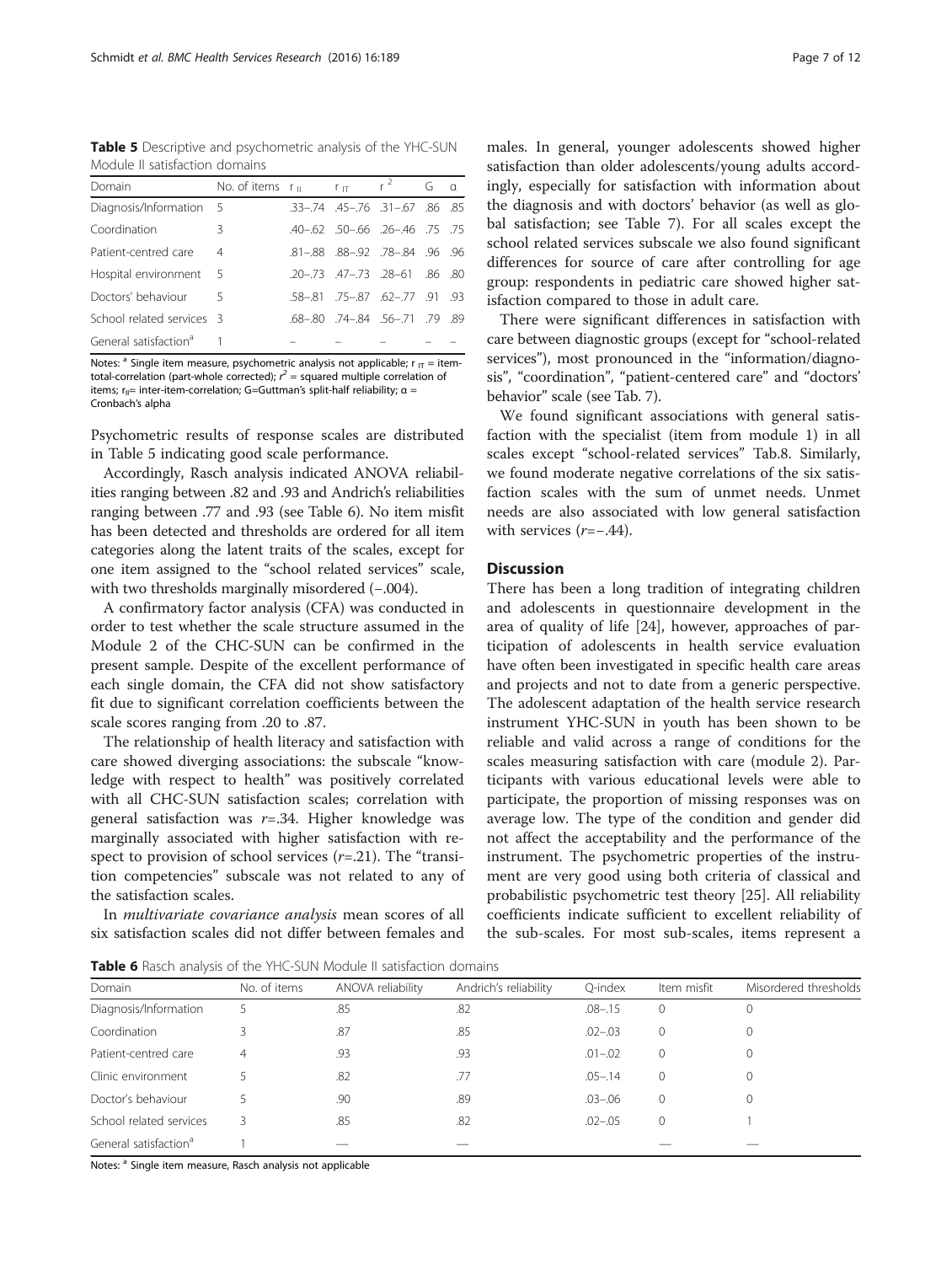|              |                                                                 | Diagnosis/<br>information | Coordination | Patient-centred<br>care | Clinic<br>environment | Doctors'<br>behaviour services | School related | General<br>satisfaction |
|--------------|-----------------------------------------------------------------|---------------------------|--------------|-------------------------|-----------------------|--------------------------------|----------------|-------------------------|
|              |                                                                 | Means (SD)                |              |                         |                       |                                |                |                         |
| Age<br>group | $15-17$ years                                                   | 3.27(1.03)                | 3.20(0.97)   | 3.61(1.24)              | 3.04(0.77)            | 3.71<br>(1.01)                 | 2.39(0.94)     | 3.53(0.92)              |
|              | 18-21 years                                                     | 2.94(1,00)                | 2.80(0.95)   | 3.11(1.24)              | 2.90(0.90)            | 3.26<br>(1.11)                 | 2.52(1.15)     | 3.19(0.91)              |
|              | $22-25$ years                                                   | 2.62(0.97)                | 2.76(1.04)   | 3.12(1.32)              | 2.94(1.07)            | 3.04<br>(1.06)                 | 2.39(1.06)     | 2.87(1.10)              |
| Diagnosis    | <b>Diabetes</b>                                                 | 3.50(0.87)                | 3.27(0.75)   | 3.75(1.11)              | 3.30(0.75)            | 3.78<br>(0.90)                 | 2.35(1.10)     | 3.62(0.83)              |
|              | Multiple sclerosis                                              | 2.59(0.99)                | 2.74(1.00)   | 2.98(1.36)              | 2.92(1.07)            | 3.06<br>(1.24)                 | 2.71(1.27)     | 2.93(1.03)              |
|              | Chronic conditions associated<br>with gastrointestinal symptoms | 2.66(0.99)                | 2.62(1.00)   | 2.78(1.14)              | 2.89(1.09)            | 3.05<br>(1.12)                 | 2.33(1.00)     | 2.85(1.01)              |
|              | Arthritis                                                       | 3.36 (0.97)               | 3.28(0.90)   | 3.50(1.16)              | 3.09(0.87)            | 3.81<br>(0.90)                 | 2.41(0.88)     | 3.53(1.01)              |
|              | Chronic skin conditions                                         | 2.30(0.87)                | 1.92(0.68)   | 2.73(1.42)              | 2.40(0.61)            | 2.67<br>(1.13)                 | 2.03(0.96)     | 2.73(0.90)              |
|              | Pulmonary conditions                                            | 2.85(1.22)                | 2.88(1.17)   | 3.25(1.59)              | 2.81(0.91)            | 3.35<br>(1.25)                 | 2.75(1.33)     | 3.58 (0.90)             |
|              | Other rare chronic conditions                                   | 2.78(0.86)                | 2.80(1.04)   | 3.10(1.11)              | 2.73(0.73)            | 3.08<br>(0.99)                 | 2.49(0.93)     | 2.88(0.89)              |

Table 7 Means of satisfaction scores in age groups and diagnostic groups

broader range of item-total correlations with just a few items reaching low values. With respect to Rasch analysis, no item misfit could be identified. Except for 1 out of 100 thresholds, ordering of thresholds is in accordance with model assumptions. Validity in terms of differentiating between known groups could be demonstrated. Methodologically, there is potential for a shortened version of satisfaction domains, due to significant intercorrelation coefficients [26] of scales. Considering the need for short assessment in health care research, the development of such a brief measure is under way.

The instrument shows also differential sensitivity of items and scales regarding the receipt of health care services in the transition period. The pattern of transition processes showed substantial differences across conditions as already observed in the CHC-SUN, however higher effects of age as in the parent version for younger children with chronic conditions [11]. The higher satisfaction values of younger adolescents which decrease during the age of transition at early adulthood demonstrate the importance to provide developmentally appropriate healthcare across the age range of young people [27]. The decrease in satisfaction may in part be due to the fact that adolescents achieve growing understanding and cognitive skill, begin to frame their independent views about their social environment and are encouraged to develop their own points of views. This development should be acknowledged and welcomed and must be taken into account in preparing adolescents for transition [2, 28]. Although we do not have data to support the interpretation that quality of care decreases as adolescents get older, a recent review reported that despite

Table 8 Associations of dimensions of satisfaction and overall satisfaction with specialist care and unmet needs

| CHC-SUN domains                   |                                                  |                                     |
|-----------------------------------|--------------------------------------------------|-------------------------------------|
| Satisfaction domains (Module 2)   | Satisfaction with the specialist (Module 1 item) | Sum score of unmet needs (Module 1) |
| Diagnosis/Information             | .53                                              | $-53$                               |
| Coordination                      | .62                                              | $-58$                               |
| Patient-centered care             | .70                                              | $-51$                               |
| Clinic environment                | .55                                              | $-37$                               |
| Doctors' behaviour                | .72                                              | $-48$                               |
| School related services           | .23                                              | $-16$                               |
| General satisfaction <sup>a</sup> | .49                                              | $-44$                               |
|                                   |                                                  |                                     |

Notes: <sup>a</sup> Single item measure. All values are Spearman rank correlation coefficients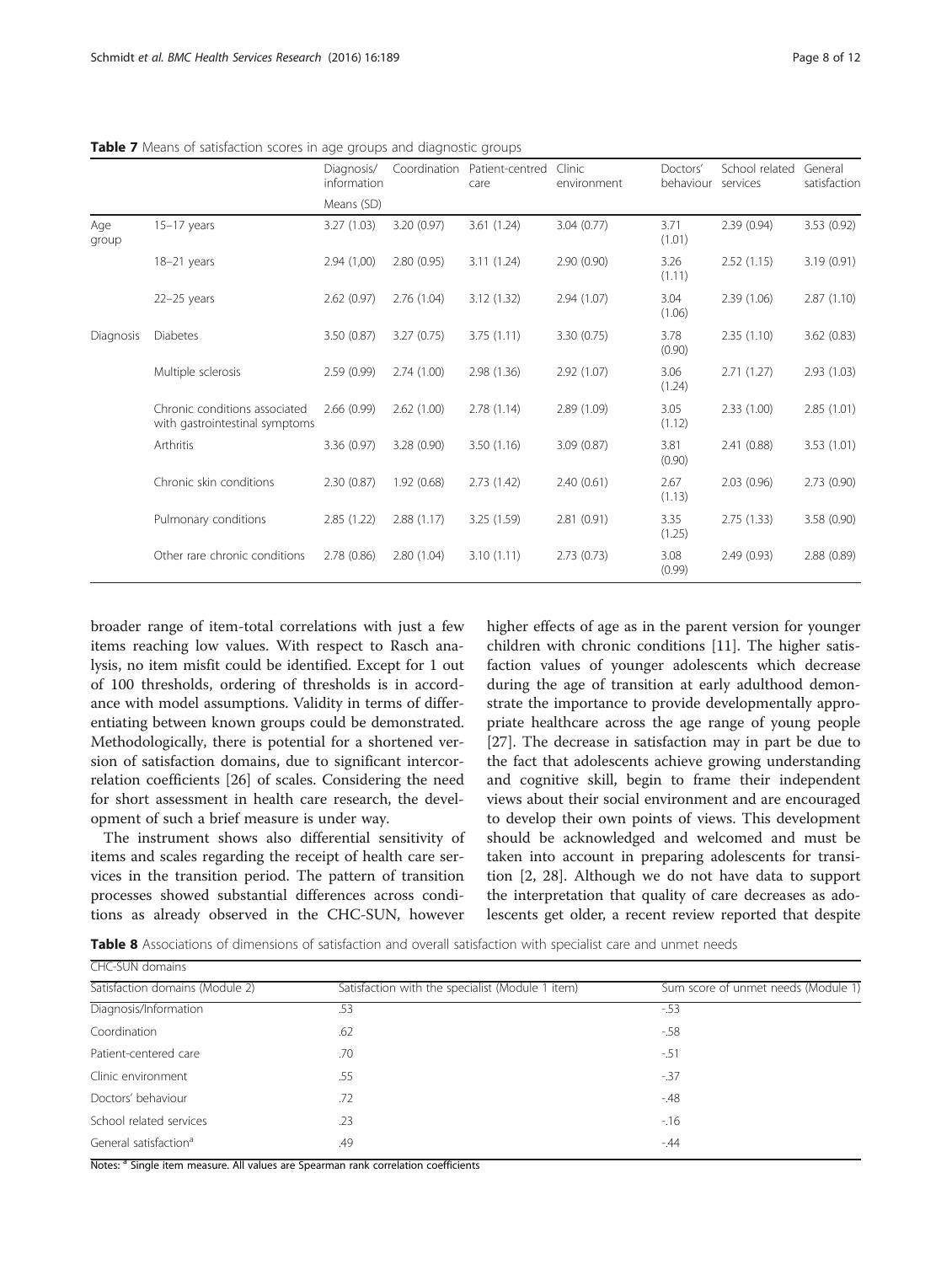## Table 9 Items of the YHC-Sun

| $N^{\circ}$ | YHC-SUN item                                                                                                                                                                                                                                                                                                                                                                                                                                                                                                                                                                                                                                                                                                                                                            |
|-------------|-------------------------------------------------------------------------------------------------------------------------------------------------------------------------------------------------------------------------------------------------------------------------------------------------------------------------------------------------------------------------------------------------------------------------------------------------------------------------------------------------------------------------------------------------------------------------------------------------------------------------------------------------------------------------------------------------------------------------------------------------------------------------|
| 1.          | Do you have a general practitioner (physician, primary care provider) who regularly attends to your health problems?                                                                                                                                                                                                                                                                                                                                                                                                                                                                                                                                                                                                                                                    |
| 2.          | How often did you see the primary care provider in the last 6 months?                                                                                                                                                                                                                                                                                                                                                                                                                                                                                                                                                                                                                                                                                                   |
| 3.          | Were you satisfied with your general practitioner?                                                                                                                                                                                                                                                                                                                                                                                                                                                                                                                                                                                                                                                                                                                      |
| 4.          | Do you see a specialist trained in your condition?                                                                                                                                                                                                                                                                                                                                                                                                                                                                                                                                                                                                                                                                                                                      |
| 5.          | How often did you see the specialist in the last 6 months?                                                                                                                                                                                                                                                                                                                                                                                                                                                                                                                                                                                                                                                                                                              |
| 6.          | Was it difficult to see a specialist?                                                                                                                                                                                                                                                                                                                                                                                                                                                                                                                                                                                                                                                                                                                                   |
| 7.          | Were you satisfied with the specialist?                                                                                                                                                                                                                                                                                                                                                                                                                                                                                                                                                                                                                                                                                                                                 |
| 8.          | In the last 6 months, did you use medicine prescribed by a doctor?                                                                                                                                                                                                                                                                                                                                                                                                                                                                                                                                                                                                                                                                                                      |
| 9.          | How difficult was it to get a prescription for medicine from your doctor?                                                                                                                                                                                                                                                                                                                                                                                                                                                                                                                                                                                                                                                                                               |
| 10.         | Were you satisfied with your prescribed medicine?                                                                                                                                                                                                                                                                                                                                                                                                                                                                                                                                                                                                                                                                                                                       |
| 11.         | In the last 6 months, did you use medicine not prescribed by your doctor?                                                                                                                                                                                                                                                                                                                                                                                                                                                                                                                                                                                                                                                                                               |
| 12.         | In the last 6 months, did you use emergency medical services?                                                                                                                                                                                                                                                                                                                                                                                                                                                                                                                                                                                                                                                                                                           |
| 13.         | How difficult was it to get the emergency services?                                                                                                                                                                                                                                                                                                                                                                                                                                                                                                                                                                                                                                                                                                                     |
| 14.         | Were you satisfied with the emergency services?                                                                                                                                                                                                                                                                                                                                                                                                                                                                                                                                                                                                                                                                                                                         |
| 15.         | Please indicate to what extent you have received the services listed below, please tick one box in every row<br>a) Physiotherapy<br>b) Occupational therapy<br>c) Speech therapy<br>d) Supply with medical equipment (e.g. nebulizers, blood sugar test kits)<br>e) Supply with physical aids (wheelchairs, braces)<br>f) Social worker services<br>g) Psychological counselling<br>h) Health education programme for your child's condition<br>i) Help with coordination of services (case manager)<br>j) Self-help groups<br>k) Rehabilitation services<br>I) Short term respite care<br>m) Specialist nurse visits at home<br>n) Telephone counselling with a medical professional<br>o) School based medical services<br>p) Dietary counselling<br>q) Stoma therapy |
| 16.         | Did your doctor explain your condition to you when you first learned about it?                                                                                                                                                                                                                                                                                                                                                                                                                                                                                                                                                                                                                                                                                          |
| 17.         | In general, have you been satisfied with the time it took to make the diagnosis?                                                                                                                                                                                                                                                                                                                                                                                                                                                                                                                                                                                                                                                                                        |
| 18.         | In general, have you been satisfied with the way your feelings were considered when you were told about the diagnosis?                                                                                                                                                                                                                                                                                                                                                                                                                                                                                                                                                                                                                                                  |
| 19.         | In general, have you been satisfied with the information about treatment choices?                                                                                                                                                                                                                                                                                                                                                                                                                                                                                                                                                                                                                                                                                       |
| 20.         | In general, have you been satisfied with the information you were given about your condition?                                                                                                                                                                                                                                                                                                                                                                                                                                                                                                                                                                                                                                                                           |
| 21.         | In general, have you been satisfied with the information you were given about medication?                                                                                                                                                                                                                                                                                                                                                                                                                                                                                                                                                                                                                                                                               |
| 22.         | Have you been satisfied with the co-ordination of the medical staff?                                                                                                                                                                                                                                                                                                                                                                                                                                                                                                                                                                                                                                                                                                    |
| 23.         | Have you been satisfied with the doctor's knowledge of your medical history when you came for a consultation?                                                                                                                                                                                                                                                                                                                                                                                                                                                                                                                                                                                                                                                           |
| 24.         | Have you been satisfied with the information you were given about additional sources of support e.g. self-help groups?                                                                                                                                                                                                                                                                                                                                                                                                                                                                                                                                                                                                                                                  |
| 25.         | Have you been satisfied with the way the doctors listened to you?                                                                                                                                                                                                                                                                                                                                                                                                                                                                                                                                                                                                                                                                                                       |
| 26.         | Have you been satisfied with the efforts made to make you feel comfortable?                                                                                                                                                                                                                                                                                                                                                                                                                                                                                                                                                                                                                                                                                             |
| 27.         | Have you been satisfied with the doctor's attention on you?                                                                                                                                                                                                                                                                                                                                                                                                                                                                                                                                                                                                                                                                                                             |
| 28.         | Have you been satisfied with the way your views were considered?                                                                                                                                                                                                                                                                                                                                                                                                                                                                                                                                                                                                                                                                                                        |
| 29.         | Have you been satisfied with your ability to contact clinic staff by telephone at the hospital?                                                                                                                                                                                                                                                                                                                                                                                                                                                                                                                                                                                                                                                                         |
| 30.         | Have you been satisfied with the waiting time in the clinic?                                                                                                                                                                                                                                                                                                                                                                                                                                                                                                                                                                                                                                                                                                            |
| 31.         | Have you been satisfied with your relationship with the doctors and the clinic staff?                                                                                                                                                                                                                                                                                                                                                                                                                                                                                                                                                                                                                                                                                   |
| 32.         | Have you been satisfied with the atmosphere in the clinic?                                                                                                                                                                                                                                                                                                                                                                                                                                                                                                                                                                                                                                                                                                              |
| 33.         | Have you been satisfied with the facilities in the waiting room?                                                                                                                                                                                                                                                                                                                                                                                                                                                                                                                                                                                                                                                                                                        |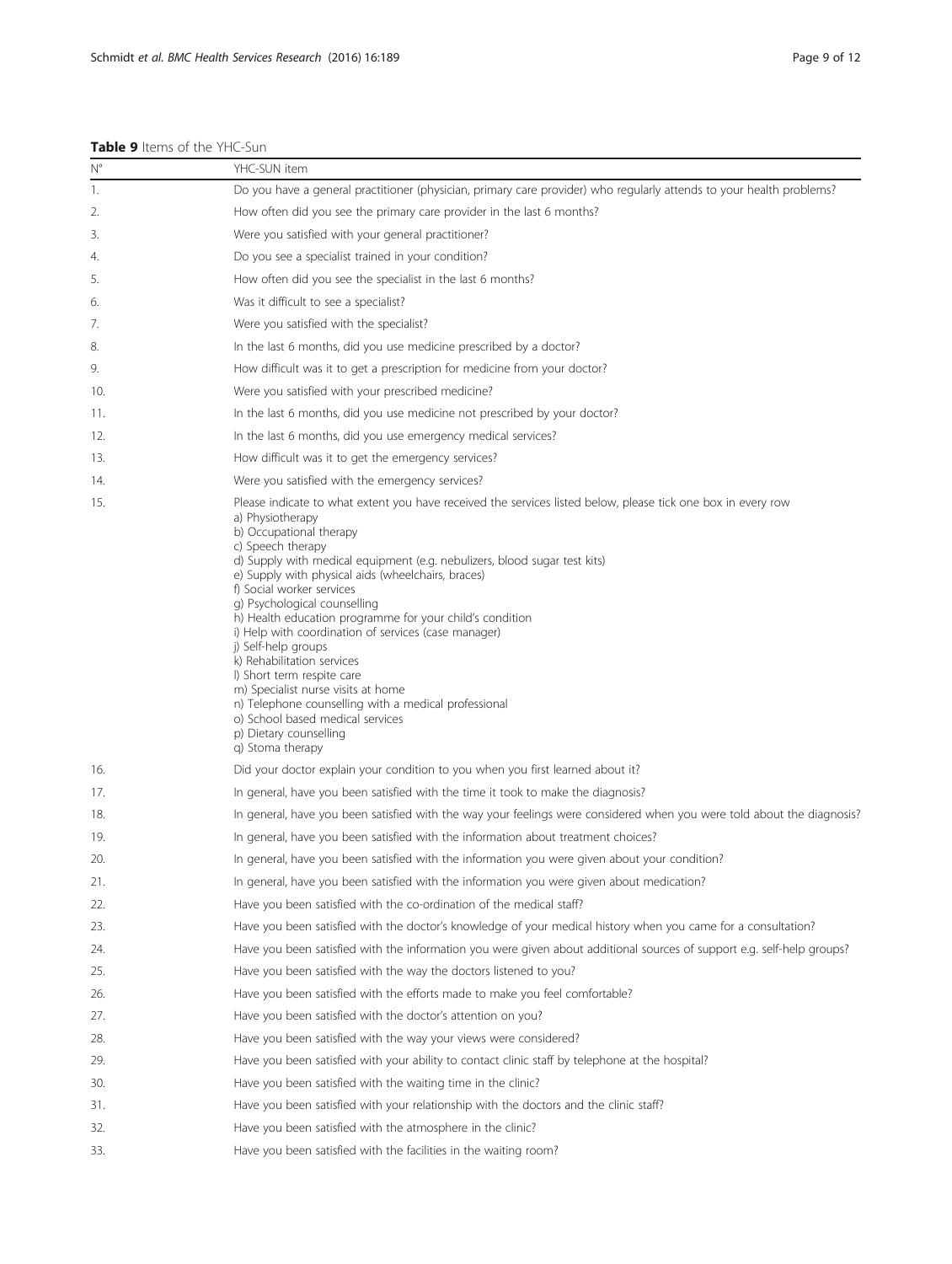| 34. | Have you been satisfied with the doctors' medical knowledge?                                              |
|-----|-----------------------------------------------------------------------------------------------------------|
| 35. | Have you been satisfied with the way the doctors listened to your concerns?                               |
| 36. | Have you been satisfied with the doctor's ability to explain things in a way you would understand?        |
| 37. | Have you been satisfied with the time the doctors have for a consultation?                                |
| 38. | Have you been satisfied with the way your own choices are respected?                                      |
| 39. | Have you been satisfied with the knowledge that the teachers at school have about your condition?         |
| 40. | Have you been satisfied with the way that the teachers at school pay attention to your medical condition? |
| 41. | Have you been satisfied with the resources for health care support at school?                             |
| 42. | Have you been satisfied with your health care provision in general?                                       |

Notes: Response choice options items 3, 7, 10, 14, 17-42 "not satisfied", "partly satisfied", "satisfied", "very satisfied", "extremely satisfied", items 6, 9, 13 "extremely difficult", "very difficult", "difficult", "slightly difficult", "not difficult", item 15 "yes", "yes, partly", "no, do not need this service", "no, but would need this service" Please note that the adolescent version includes not only these items but specific introductory sections which are adapted to youth

some advances in health care for adolescents in some areas, young adulthood continues to entail greater risk and worse outcomes than adolescence [29]. However, we did find an effect of source of care after taking age into account. Participants in pediatric care report higher satisfaction compared to those in adult specialist services and report much less unmet needs. We also found a confounding factor of condition group and source of care as the majority of patients in multiple sclerosis, gastrointestinal chronic conditions and skin disease are being treated by adult specialists irrespective of age – in all these groups satisfaction with services is lower compared to conditions remaining in pediatric care. We were able to show that satisfaction with health care is highest in conditions with a homogenous profile and available standard, evidence based guidelines such as type 1 diabetes, juvenile arthritis and cystic fibrosis (majority of participants in the pulmonary group) and easy access to clinics for outpatient adolescents. In childhood onset type 1 diabetes, care is typically transitioned around age 16 in a fairly standardized manner both in pediatric and in adult services [30]. Access to specialized care, medication and patient education programs is easier compared to other conditions. Unmet needs were low in this group and satisfaction with services high. Participants with cystic fibrosis remain mainly in pediatric care even as young adults (90 % in our sample); adult pneumologists usually do not provide services as survival in recent decades was limited to childhood and adolescence [31]. The same trend was true for participants with chronic arthritis. Multiple sclerosis and inflammatory bowel disease have an onset of illness in later adolescence and a higher prevalence in the adult population (multiple) and therefore they are more likely to be treated in adult services compared to conditions specific to childhood and low prevalence in the adult population. In chronic skin diseases, particularly atopic dermatitis, treatment often exceeds the therapeutic options of the primary care physician and with a lack of

pediatric dermatologists parents turn to adult services early on; satisfaction with services in this group is lowest. We believe that the organization of health care for children and adolescents reaching into young adulthood should center on the needs of this population including their families. While there are specific condition-related needs and requirements for high quality medical care, many issues may be jointly organized by outpatient departments, such as psychosocial care, access to peer and support groups, transitional care, case management and information policies.

As expected, we were able to show that higher levels of health literacy reduce unmet health needs and thus increase satisfaction with care.

Unmet needs contribute to low general satisfaction with services; they are more prevalent in those groups receiving adult specialist care and thus adult care is associated with lower satisfaction. However, since certain conditions are being treated by adult specialists even during childhood we are unable to disentangle the effects of services available for a certain condition and source of care. For example, patient education programs are standard care in diabetes and most children, adolescents and their parents participate at least in one, often two to three group education programs; in this study only 11 % in this group reported unmet needs. Restrictions in the availability and the funding of patient education programs result in much higher rates of unmet needs in participants with multiple sclerosis (30 %), chronic gastrointestinal conditions (36 %) and skin disease (53 %). We assume that access to patient education programs would increase health literacy, self-efficacy and thus access to care in all children and adolescents with chronic conditions [2]. Based on such experiences transition into adult care or acceptance of adult care may be easier compared to a relatively unprepared transition [32]. To summarize, findings highlight the necessity to include adolescents' health service evaluation in the transition period [33].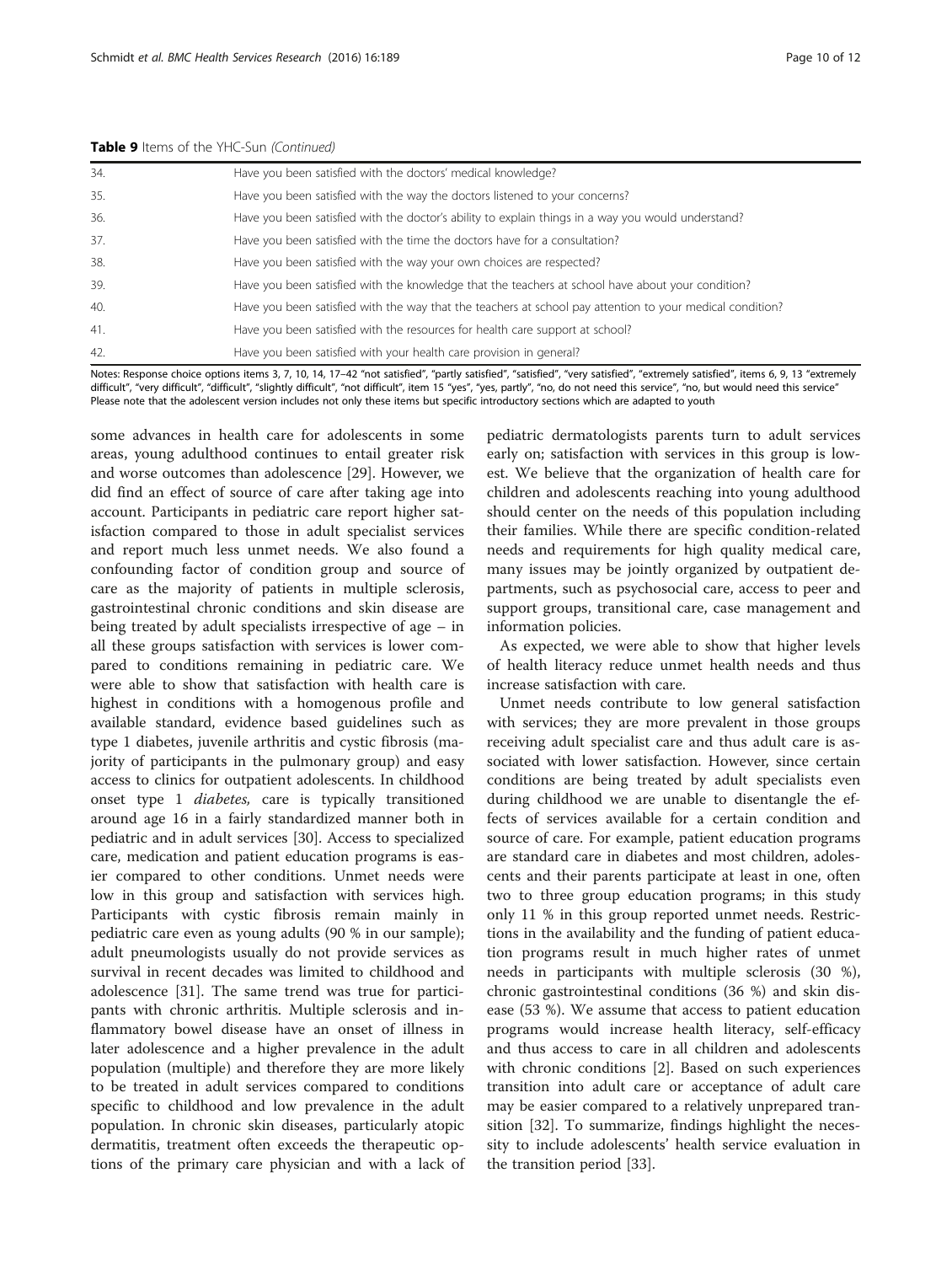## **Conclusions**

Adolescents must be encouraged to communicate their needs and indicate to which extent their expectations are being met. The newly developed instrument YHC-SUN-self report will support health policy makers and physicians to evaluate young peoples' perspectives. The decrease in satisfaction with services as adolescents get older and are more likely to receive care in adult services highlight areas with potential for improvement, specifically with respect to the coordination of care and information given about treatment and diagnosis as well as general issues of doctors' behavior.

## Ethics approval and consent to participate

Ethical approval for the study was obtained by the University Medical Center of Greifswald. All procedures performed in studies involving human participants were in accordance with the ethical standards of the institutional and national research committee and with the 1964 Helsinki declaration and its later amendments or comparable ethical standards. This article does not contain any studies with animals performed by any of the authors. Informed consent was obtained from all individual participants included in the study.

## Consent for publication

Not applicable.

## Availability of data and materials

Due to data protection issues, the data cannot be shared.

### **Abbreviations**

α: Cronbach's alpha coefficient; CFA: Confirmatory factor analysis; CHC-SUN: Child Health Care - Satisfaction, Utilization and Needs; F: F-value; GP: General practitioner; m: Mean; n: Number; p: P-value; QoL: Quality of life; r: Pearson product–moment correlation coefficient; YHC-SUN: Youth Health Care- Satisfaction, Utilization and Needs.

## Competing interests

The authors declare that they have no competing interests.

#### Authors' contributions

SS: Designing and supervising of the study, writing of paper, analysis. UT: Designing and supervising of the study, writing of paper. CHG: Planning and conduction of the study, review of article. FB: Planning and conduction of the study, review of article. HM: Statistical analysis and review. All authors read and approved the final manuscript.

#### Acknowledgements

Not applicable.

#### Funding

This study was funded by the Federal Ministry of Education and Research [grant number: 01GX1005].

#### Author details

<sup>1</sup>Department Health and Prevention, Institute of Psychology, Ernst-Moritz-Arndt-University of Greifswald, Robert-Blum-Str. 13, 17489 Greifswald, Germany. <sup>2</sup>Department of Child and Adolescent Medicine, University of Lübeck, Ratzeburger Allee 160, 23538 Lübeck, Germany.

#### References

- 1. Park MJ, Adams SH, Irwin Jr CE. Health Care Services and the Transition to Young Adulthood: Challenges and Opportunities. Acad Pediatr. 2011;11(2): 115–22. doi:10.1016/j.acap.2010.11.010.
- 2. Schmidt S, Herrmann-Garitz C, Bomba F, Thyen U. A multicenter prospective quasi-experimental study on the impact of a transition-oriented generic patient education program on health service participation and quality of life in adolescents and young adults. Patient Educ Couns. 2015. doi:10.1016/j. pec.2015.10.024.
- 3. van der Lee JH, Mokkink LB, Grootenhuis MA, Heymans HS, Offringa M. Definitions and Measurement of Chronic Health Conditions in Childhood - A Systematic Review. J Am Med Assoc. 2007;297(24):2741–51.
- 4. Thyen U, Perrin JM. Chronic Health Conditions. In: Carey WB, Coleman WL, Crocker AC, Elias ER, Feldman HM, editors. Developmental-Behavioral Pediatrics. Philadelphia: W.B. Saunders/Elsevier; 2009. p. 343–54.
- 5. Sofaer S, Firminger K. Patient perceptions of the quality of health services. Annu Rev Public Health. 2005;26:513–59. doi:10.1146/annurev.publhealth.25. 050503.153958.
- 6. Mah JK, Tough S, Fung T, Douglas-England K, Verhoef M. Adolescent quality of life and satisfaction with care. J Adolesc Health. 2006;38(5):607. doi:10. 1016/j.jadohealth.2005.08.004. e1-7.
- 7. Clancy C, Chesley F, Dougherty D. Health Care for Children and Youth in the United States: 13 Years of Evidence. Acad Pediatr. 2013;13(3):181–3.
- 8. Jardine J, Glinianaia SV, McConachie H, Embleton ND, Rankin J. Self-Reported Quality of Life of Young Children With Conditions From Early Infancy: A Systematic Review. Pediatrics. 2014;134(4):e1129–48. doi:10.1542/peds.2014-0352.
- 9. Shaw KL, Southwood TR, McDonagh JE. Development and preliminary validation of the 'Mind the Gap' scale to assess satisfaction with transitional health care among adolescents with juvenile idiopathic arthritis. Child Care Health Dev. 2007;33(4):380–8.
- 10. White-Koning M, Arnaud C, Dickinson HO, Thyen U, Beckung E, Fauconnier J, et al. Determinants of child–parent agreement in quality-of-life reports: a European study of children with cerebral palsy. Pediatrics. 2007;120(4):e804–14. doi:10.1542/peds.2006-3272.
- 11. Schmidt S, Thyen U, Chaplin J, Mueller-Godeffroy E. DISABKIDS Group. Cross-cultural development of a Child Health Care Questionnaire on satisfaction, utilization, and needs. Ambul Pediatr. 2007;7(5):374–82.
- 12. Schmidt S, Thyen U, Petersen C, Bullinger M. The performance of the screener to identify children with special health care needs in a European sample of children with chronic conditions. Eur J Pediatr. 2004;163(9):517–23. doi:10.1007/s00431-004-1458-1.
- 13. Schmidt S, Thyen U, Chaplin J, Mueller-Godeffroy E, Bullinger M. European DISABKIDS Group. Healthcare needs and healthcare satisfaction from the perspective of parents of children with chronic conditions: the DISABKIDS approach towards instrument development. Child Care Health. 2008;34(3): 355–66.
- 14. Bethell CD, Blumberg SJ, Stein RE, Strickland B, Robertson J, Newacheck PW. Taking stock of the CSHCN screener: a review of common questions and current reflections. Acad Pediatr. 2015;15(2):165–76. doi:10.1016/j.acap.2014.10.003.
- 15. Ghaddar SF, Valerio MA, Garcia CM, Hansen L. Adolescent health literacy: the importance of credible sources for online health information. J Sch Health. 2012;82(1):28–36. doi:10.1111/j.1746-1561.2011.00664.x.
- 16. Berkman ND, Sheridan SL, Donahue KE, Halpern DJ, Viera A, Crotty K et al. Health literacy interventions and outcomes: an updated systematic review. Evid Rep Technol Assess (Full Rep). 2011(199):1–941.
- 17. Petersen C, Scherwath A, Kruithoff E, Koch U. Post-acute service utilisation and parental satisfaction with health care services after mild traumatic brain injury in children and adolescents. Brain Inj. 2006;20(3):321–6.
- 18. Petersen C, Scherwath A, Fink J, Koch U. Versorgungsbedarf von Kindern und Jugendlichen mit einem Schädel-Hirn-Trauma. Bundesgesundheitsblatt-Gesundheitsforschung-Gesundheitsschutz. 2008;51(6):629–36.
- 19. Gonzalez M, Smith K. An evaluation of a pilot epilepsy special care center. Charleston SC: Proquest Umi Dissertation Publishing; 2011.
- 20. Lux A, Kropf S, Kleinemeier E, Jürgensen M, Thyen U, The DSD Network Working Group. Clinical evaluation study of the German network of disorders of sex development (DSD)/intersexuality: study design, description of the study population, and data quality. BMC Public Health. 2009;9(110). doi:10.1186/1471-2458-9-110.